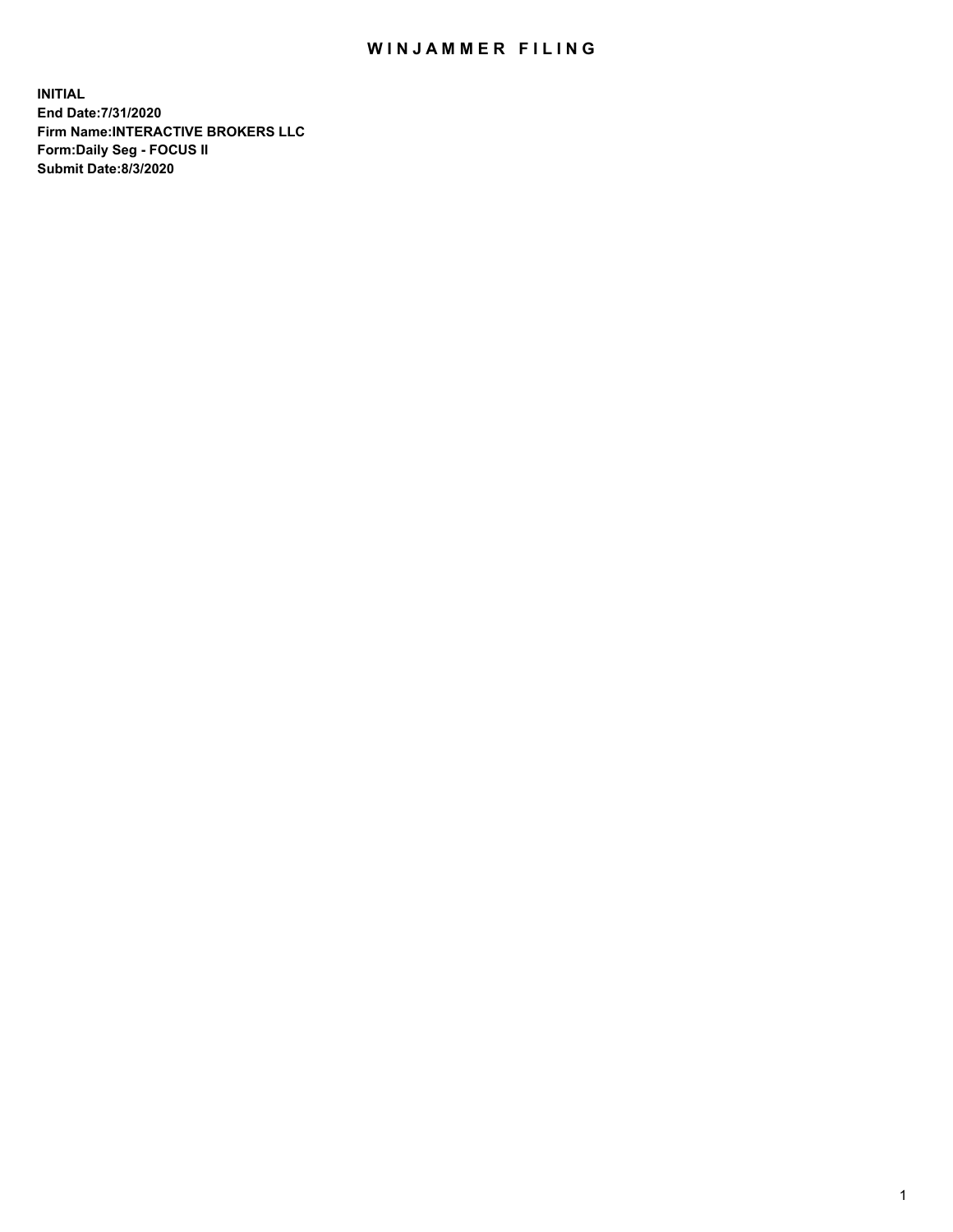**INITIAL End Date:7/31/2020 Firm Name:INTERACTIVE BROKERS LLC Form:Daily Seg - FOCUS II Submit Date:8/3/2020 Daily Segregation - Cover Page**

| Name of Company                                                                                                                                                                                                                                                                                                                | <b>INTERACTIVE BROKERS LLC</b>                                                      |
|--------------------------------------------------------------------------------------------------------------------------------------------------------------------------------------------------------------------------------------------------------------------------------------------------------------------------------|-------------------------------------------------------------------------------------|
| <b>Contact Name</b>                                                                                                                                                                                                                                                                                                            | James Menicucci                                                                     |
| <b>Contact Phone Number</b>                                                                                                                                                                                                                                                                                                    | 203-618-8085                                                                        |
| <b>Contact Email Address</b>                                                                                                                                                                                                                                                                                                   | jmenicucci@interactivebrokers.c<br>om                                               |
| FCM's Customer Segregated Funds Residual Interest Target (choose one):<br>a. Minimum dollar amount: : or<br>b. Minimum percentage of customer segregated funds required:% ; or<br>c. Dollar amount range between: and; or<br>d. Percentage range of customer segregated funds required between:% and%.                         | $\overline{\mathbf{0}}$<br>$\overline{\mathbf{0}}$<br>155,000,000 245,000,000<br>00 |
| FCM's Customer Secured Amount Funds Residual Interest Target (choose one):<br>a. Minimum dollar amount: ; or<br>b. Minimum percentage of customer secured funds required:% ; or<br>c. Dollar amount range between: and; or<br>d. Percentage range of customer secured funds required between:% and%.                           | $\overline{\mathbf{0}}$<br>0<br>80,000,000 120,000,000<br>0 <sub>0</sub>            |
| FCM's Cleared Swaps Customer Collateral Residual Interest Target (choose one):<br>a. Minimum dollar amount: ; or<br>b. Minimum percentage of cleared swaps customer collateral required:% ; or<br>c. Dollar amount range between: and; or<br>d. Percentage range of cleared swaps customer collateral required between:% and%. | <u>0</u><br><u>0</u><br>0 <sub>0</sub><br>0 <sub>0</sub>                            |

Attach supporting documents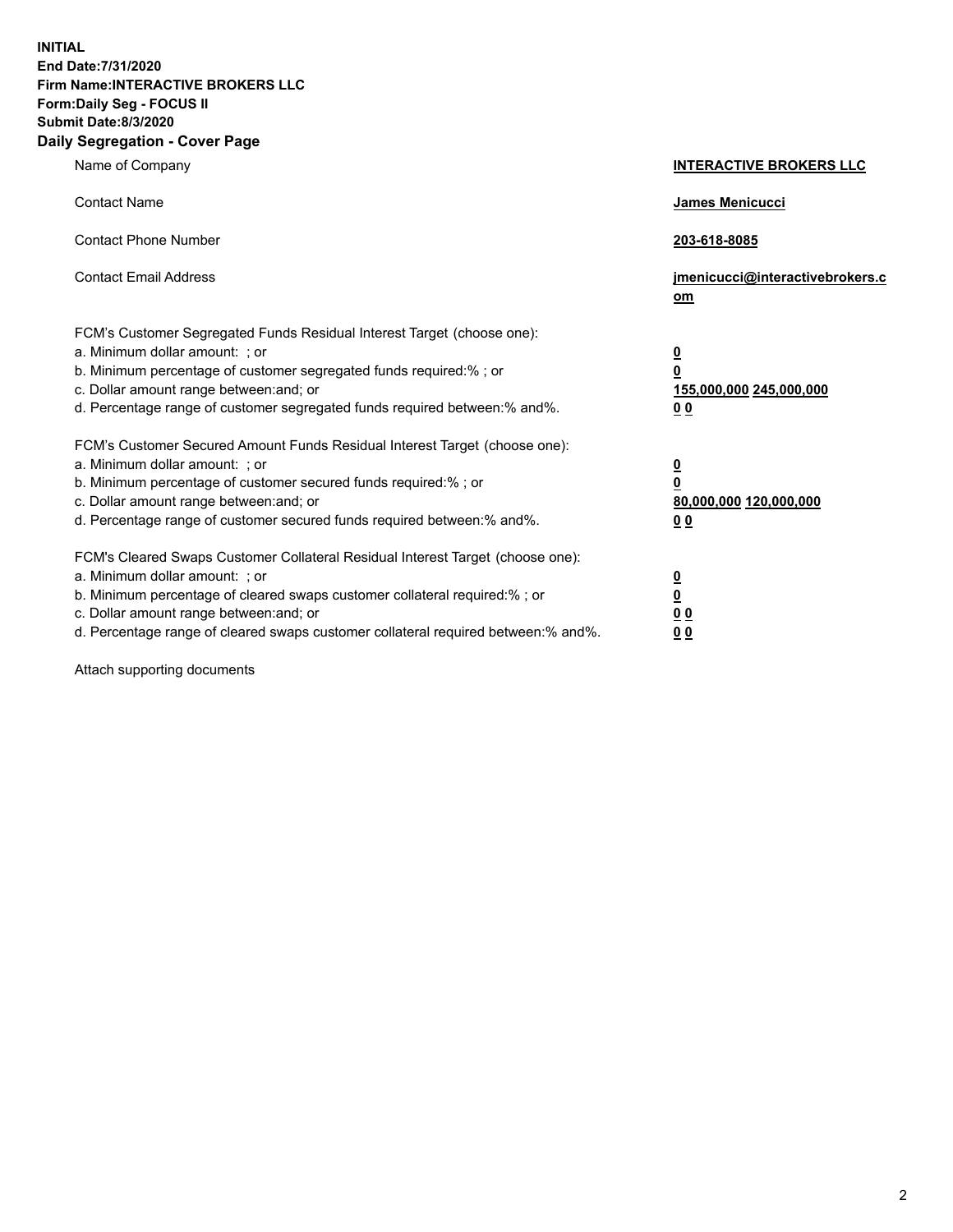**INITIAL End Date:7/31/2020 Firm Name:INTERACTIVE BROKERS LLC Form:Daily Seg - FOCUS II Submit Date:8/3/2020 Daily Segregation - Secured Amounts**

|     | Dany Ocgregation - Oceanea Anioanta                                                         |                               |
|-----|---------------------------------------------------------------------------------------------|-------------------------------|
|     | Foreign Futures and Foreign Options Secured Amounts                                         |                               |
|     | Amount required to be set aside pursuant to law, rule or regulation of a foreign            | $0$ [7305]                    |
|     | government or a rule of a self-regulatory organization authorized thereunder                |                               |
| 1.  | Net ledger balance - Foreign Futures and Foreign Option Trading - All Customers             |                               |
|     | A. Cash                                                                                     | 632,445,549 [7315]            |
|     | B. Securities (at market)                                                                   | $0$ [7317]                    |
| 2.  | Net unrealized profit (loss) in open futures contracts traded on a foreign board of trade   | -4,604,552 <sup>[7325]</sup>  |
| 3.  | Exchange traded options                                                                     |                               |
|     | a. Market value of open option contracts purchased on a foreign board of trade              | 3,856,263 [7335]              |
|     | b. Market value of open contracts granted (sold) on a foreign board of trade                | -1,878,742 [7337]             |
| 4.  | Net equity (deficit) (add lines 1. 2. and 3.)                                               | 629,818,518 [7345]            |
| 5.  | Account liquidating to a deficit and account with a debit balances - gross amount           | 5,027 [7351]                  |
|     | Less: amount offset by customer owned securities                                            | 0 [7352] 5,027 [7354]         |
| 6.  | Amount required to be set aside as the secured amount - Net Liquidating Equity              | 629,823,545 [7355]            |
|     | Method (add lines 4 and 5)                                                                  |                               |
| 7.  | Greater of amount required to be set aside pursuant to foreign jurisdiction (above) or line | 629,823,545 [7360]            |
|     | 6.                                                                                          |                               |
|     | FUNDS DEPOSITED IN SEPARATE REGULATION 30.7 ACCOUNTS                                        |                               |
| 1.  | Cash in banks                                                                               |                               |
|     | A. Banks located in the United States                                                       | 129,037,103 [7500]            |
|     | B. Other banks qualified under Regulation 30.7                                              | 0 [7520] 129,037,103 [7530]   |
| 2.  | Securities                                                                                  |                               |
|     | A. In safekeeping with banks located in the United States                                   | 479,908,400 [7540]            |
|     | B. In safekeeping with other banks qualified under Regulation 30.7                          | 0 [7560] 479,908,400 [7570]   |
| 3.  | Equities with registered futures commission merchants                                       |                               |
|     | A. Cash                                                                                     | $0$ [7580]                    |
|     | <b>B.</b> Securities                                                                        | $0$ [7590]                    |
|     | C. Unrealized gain (loss) on open futures contracts                                         | $0$ [7600]                    |
|     | D. Value of long option contracts                                                           | $0$ [7610]                    |
|     | E. Value of short option contracts                                                          | 0 [7615] 0 [7620]             |
| 4.  | Amounts held by clearing organizations of foreign boards of trade                           |                               |
|     | A. Cash                                                                                     | $0$ [7640]                    |
|     | <b>B.</b> Securities                                                                        | $0$ [7650]                    |
|     | C. Amount due to (from) clearing organization - daily variation                             | $0$ [7660]                    |
|     | D. Value of long option contracts                                                           | $0$ [7670]                    |
|     | E. Value of short option contracts                                                          | 0 [7675] 0 [7680]             |
| 5.  | Amounts held by members of foreign boards of trade                                          |                               |
|     | A. Cash                                                                                     | 158,769,127 [7700]            |
|     | <b>B.</b> Securities                                                                        | $0$ [7710]                    |
|     | C. Unrealized gain (loss) on open futures contracts                                         | -12,924,358 [7720]            |
|     | D. Value of long option contracts                                                           | 3,856,263 [7730]              |
|     | E. Value of short option contracts                                                          | -1,878,742 [7735] 147,822,290 |
|     |                                                                                             | [7740]                        |
| 6.  | Amounts with other depositories designated by a foreign board of trade                      | $0$ [7760]                    |
| 7.  | Segregated funds on hand                                                                    | $0$ [7765]                    |
| 8.  | Total funds in separate section 30.7 accounts                                               | 756,767,793 [7770]            |
| 9.  | Excess (deficiency) Set Aside for Secured Amount (subtract line 7 Secured Statement         | 126,944,248 [7380]            |
|     | Page 1 from Line 8)                                                                         |                               |
| 10. | Management Target Amount for Excess funds in separate section 30.7 accounts                 | 80,000,000 [7780]             |
| 11. | Excess (deficiency) funds in separate 30.7 accounts over (under) Management Target          | 46,944,248 [7785]             |
|     |                                                                                             |                               |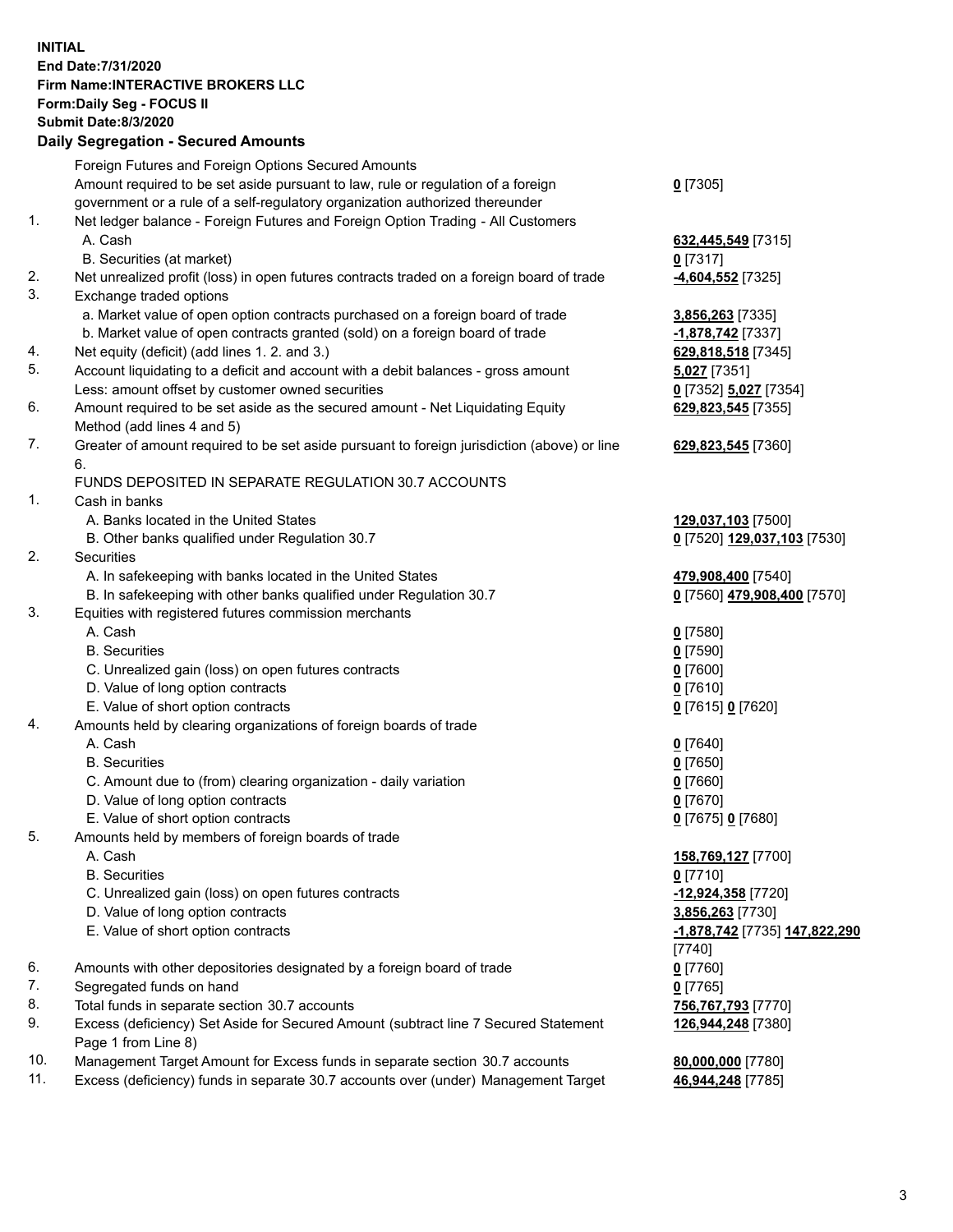**INITIAL End Date:7/31/2020 Firm Name:INTERACTIVE BROKERS LLC Form:Daily Seg - FOCUS II Submit Date:8/3/2020 Daily Segregation - Segregation Statement** SEGREGATION REQUIREMENTS(Section 4d(2) of the CEAct) 1. Net ledger balance A. Cash **5,336,108,980** [7010] B. Securities (at market) **0** [7020] 2. Net unrealized profit (loss) in open futures contracts traded on a contract market **135,435,735** [7030] 3. Exchange traded options A. Add market value of open option contracts purchased on a contract market **310,707,085** [7032] B. Deduct market value of open option contracts granted (sold) on a contract market **-257,967,571** [7033] 4. Net equity (deficit) (add lines 1, 2 and 3) **5,524,284,229** [7040] 5. Accounts liquidating to a deficit and accounts with debit balances - gross amount **6,195,590** [7045] Less: amount offset by customer securities **0** [7047] **6,195,590** [7050] 6. Amount required to be segregated (add lines 4 and 5) **5,530,479,819** [7060] FUNDS IN SEGREGATED ACCOUNTS 7. Deposited in segregated funds bank accounts A. Cash **1,234,831,286** [7070] B. Securities representing investments of customers' funds (at market) **2,511,663,975** [7080] C. Securities held for particular customers or option customers in lieu of cash (at market) **0** [7090] 8. Margins on deposit with derivatives clearing organizations of contract markets A. Cash **7,944,122** [7100] B. Securities representing investments of customers' funds (at market) **1,980,373,413** [7110] C. Securities held for particular customers or option customers in lieu of cash (at market) **0** [7120] 9. Net settlement from (to) derivatives clearing organizations of contract markets **-45,751,972** [7130] 10. Exchange traded options A. Value of open long option contracts **310,620,762** [7132] B. Value of open short option contracts **-257,953,979** [7133] 11. Net equities with other FCMs A. Net liquidating equity **0** [7140] B. Securities representing investments of customers' funds (at market) **0** [7160] C. Securities held for particular customers or option customers in lieu of cash (at market) **0** [7170] 12. Segregated funds on hand **0** [7150] 13. Total amount in segregation (add lines 7 through 12) **5,741,727,607** [7180] 14. Excess (deficiency) funds in segregation (subtract line 6 from line 13) **211,247,788** [7190] 15. Management Target Amount for Excess funds in segregation **155,000,000** [7194] 16. Excess (deficiency) funds in segregation over (under) Management Target Amount **56,247,788** [7198]

Excess